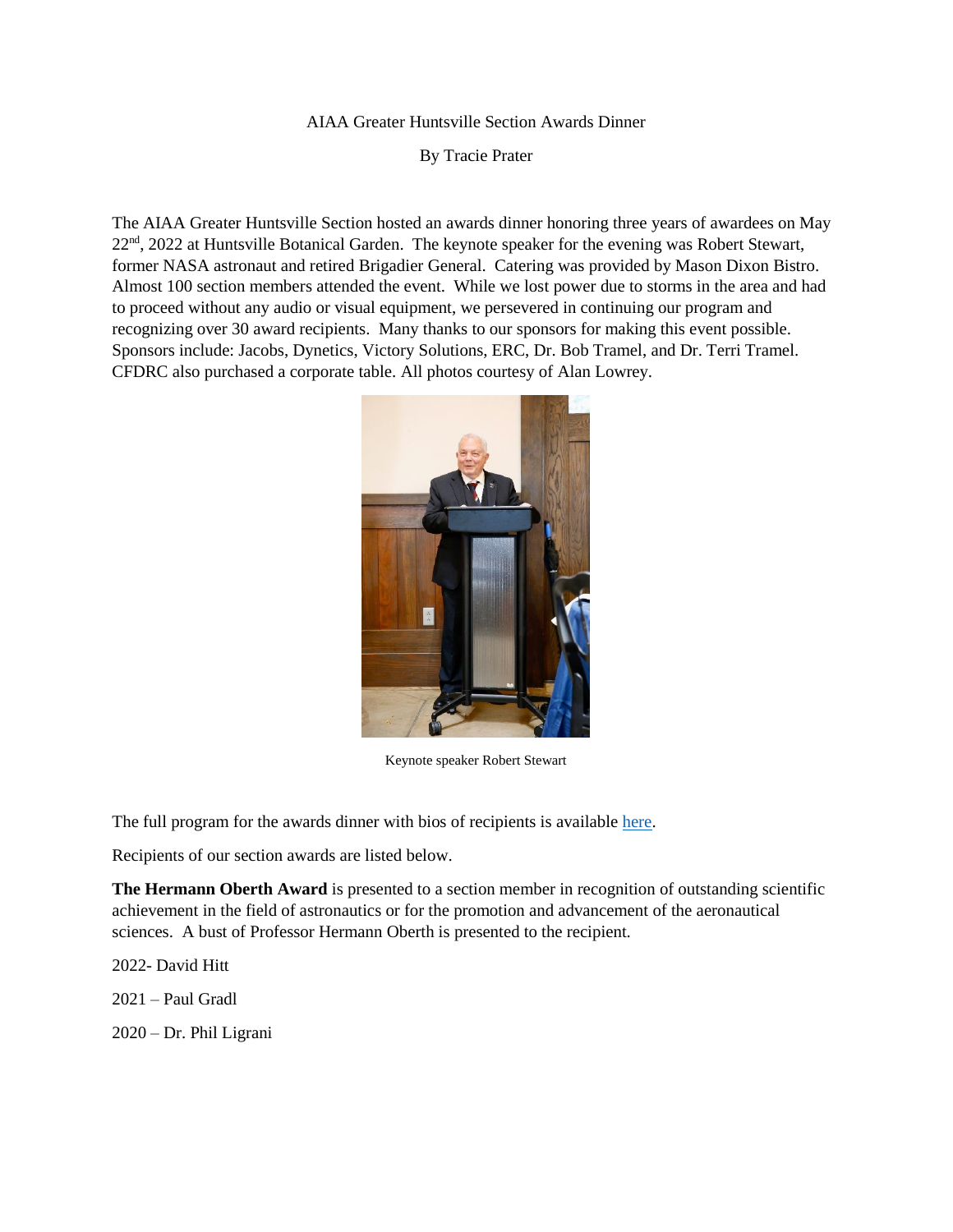

(L-R) Dr. Phil Ligrani, Paul Gradl, and David Hitt receive the 2020, 2021, and 2022 Oberth awards at the Greater Huntsville Section awards dinner. The award was presented by former astronaut and retired Brigadier General Robert Stewart (also a former Oberth award recipient and the evening's keynote speaker).

**The Holger Toftoy Award** is presented to a section member in recognition of outstanding technical management in the fields of aeronautics and astronautics. An engraved plaque is presented to the recipient.

2022 – Thomas Williams

2021 – Andy Johnston



Andy Johnston and Past Chair (2020-2021) Nishanth Goli.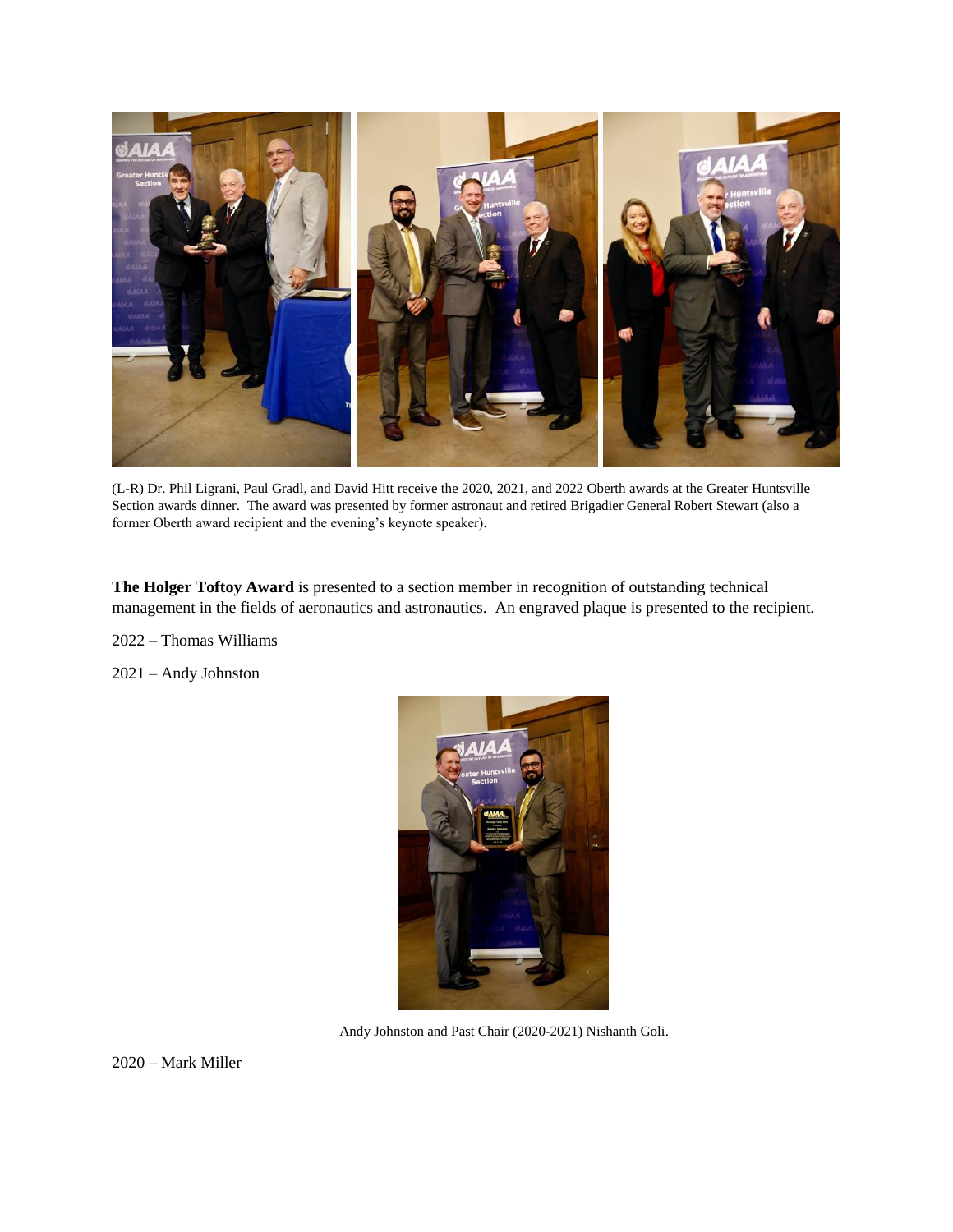**The Konrad Dannenberg Educator of the Year Award** is presented to a section member in recognition of outstanding service to education and promotion of math and science within the community. The award is named in recognition of Konrad Dannenberg, a German-American rocket pioneer who was an avid proponent of education, an active member of AIAA and an inspiration to the aerospace community. This award is presented by Jackie Dannenberg.

2022 – Dr. Mohammed J. Khan

2021 – Sherrie Frady



Sherrie Frady (award presented by Jackie Dannenberg).

2020 – Tom Hannigan

**The Martin Schilling Award** is presented to a section member in recognition of outstanding service to the section, such as major contributions to its growth, technical programs, or administrative functions. The award is named for the section's founding president, Dr. Martin Schilling.

2022 – Dr. Tracie Prater

2021 – Nishanth Goli

2020 – Greg Simpson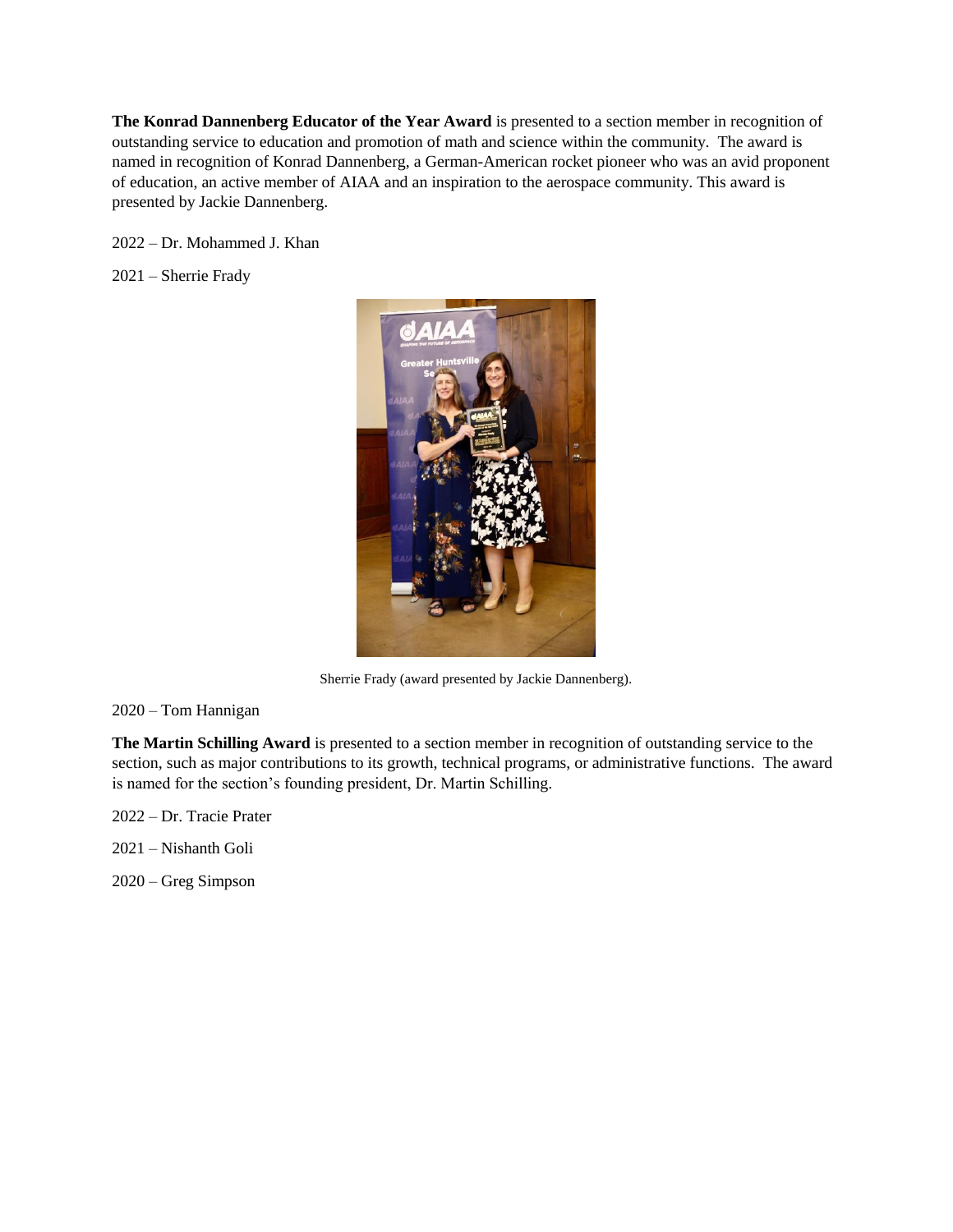

L: Dr. Tracie Prater (award presented by former section chair Nishanth Goli), R: Nishanth Goli (award presented by former honors and awards director Dr. Joe Majdalani)

**The Earl Pearce Professional of the Year Award** is presented to a section member in recognition of extraordinary dedication, creativity, and leadership while engaged in professional work or activity within the aerospace community. The award is named in recognition of Earl Pearce who was on the Section's Board of Directors and served as supernumerary for many years. An engraved plaque is presented to the recipient.

2022 – William Knuth

- 2021 Dr. John Blevins
- 2020 Sami Habchi



L: William Knuth (presented by section chair Theresa Jehle). M: Dr. John Blevins (presented by former section chair Nishanth Goli). R: Sami Habchi (presented by former honors and awards director Joe Majdalani).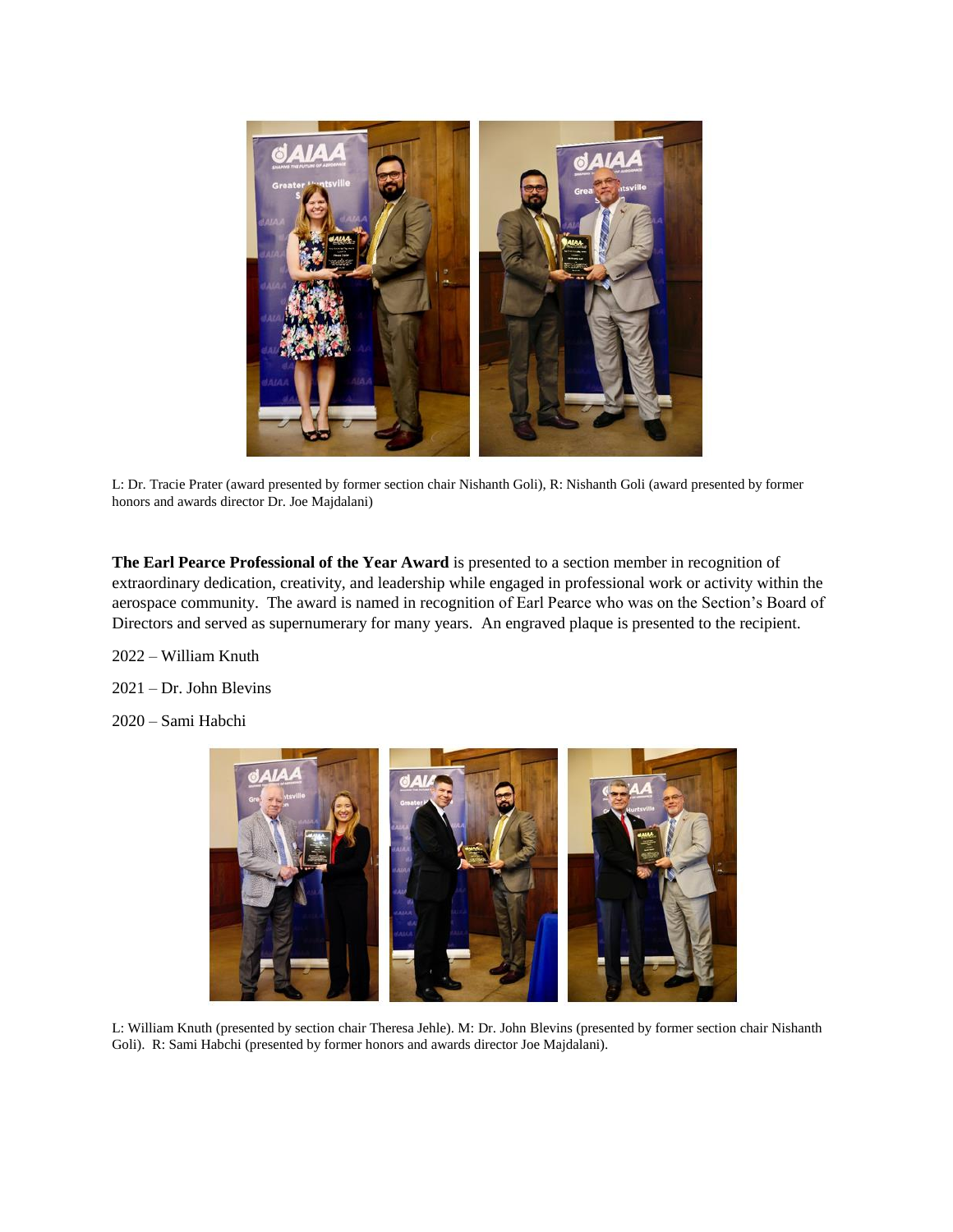**The Ed Pruett Young Professional of the Year Award** is presented to a section member 35 years of age or younger who has demonstrated extraordinary technical skill and dedication to the practice of the aerospace engineering profession. The award is named in recognition of Ed Pruett who was on the section board of directors and served the section for many years. An engraved plaque is presented to the recipient.

2022 – Dr. Paul Kovacic

- 2021 Tyler Lamb
- 2020 Dr. Matthew Hitt



L: Dr. Paul Kovacic (presented by Theresa Jehle). M: Tyler Lamb (presented by Nishanth Goli). R: Dr. Matthew Hitt (presented by Dr. Joe Majdalani).

**The student of the year (undergraduate)** is presented to a section undergraduate student member in recognition of notable technical accomplishments, active engineering research, outstanding service to AIAA student section, or active STEM outreach in the local community. An engraved plaque is presented to the recipient.

- 2022 Sean Bowerfind
- 2021 Darcey D'Amato
- 2020 Anna Grace Miller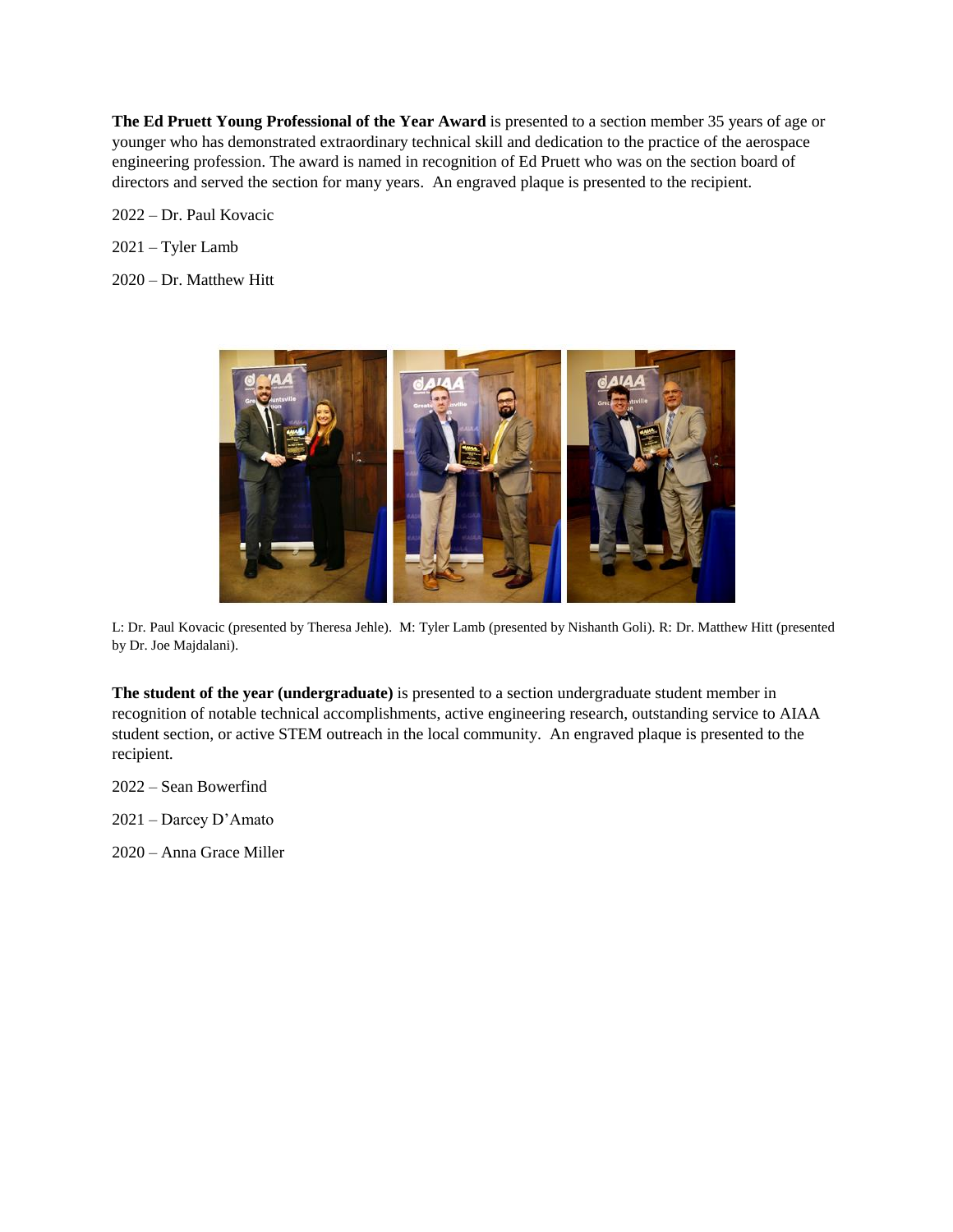

Anna Grace Miller (presented by former honors and awards director Joe Majdalani)

**The student of the year award (graduate)** is presented to a section graduate student member in recognition of notable technical accomplishments, active engineering research, outstanding service to an AIAA student section, or active STEM outreach in the local community.

- 2022 Gaurav Sharma
- 2021 Saroj Kumar
- 2020 Dr. Timothy Marquardt



L: Gaurav Sharma (presented by Theresa Jehle). M: Saroj Kumar (presented by Nishanth Goli). R: Dr. Timothy Marquardt (presented by Dr. Joe Majdalani)

**The Robert L. Sackheim Scholarship** promotes careers in the aerospace industry by encouraging students to pursue a related engineering or science degree. Candidates must be high school seniors living within the Greater Huntsville Section area (comprising of the State of Alabama and most counties in Mississippi), entering an accredited university in the Greater Huntsville Section area, and pursuing a degree in engineering, the sciences, or mathematics, to bolster the future of the aeronautics and astronautics industries.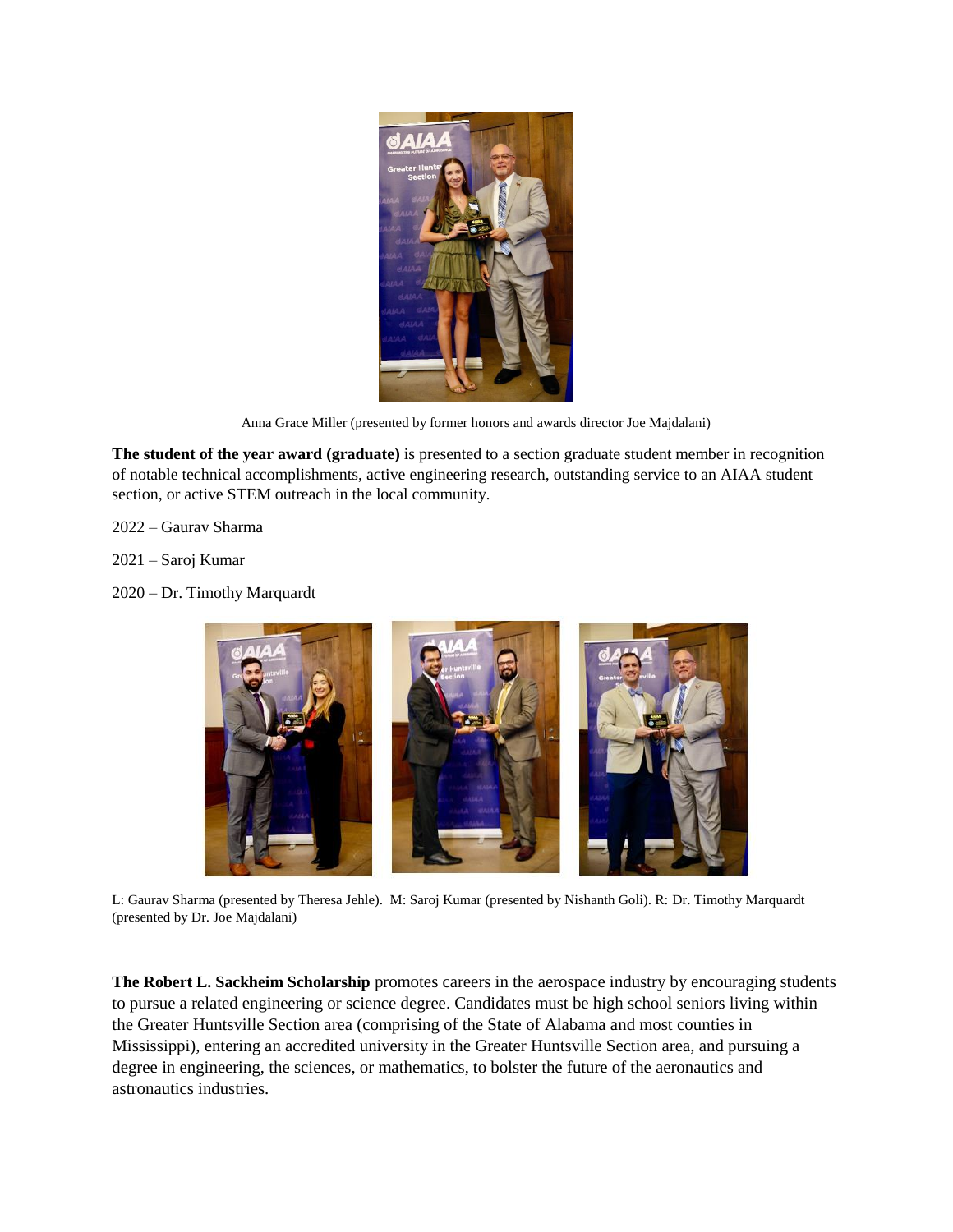## 2021 – Zachary Barbre

## 2020 – William Matthew Hill



L: Zachary Barbre. R: William Matthew Hill (awards presented by section chair Theresa Jehle).

Other awardees recognized including the following national award recipients:

2022 Engineer of the Year – Paul Gradl



Paul Gradl (award presented by Theresa Jehle)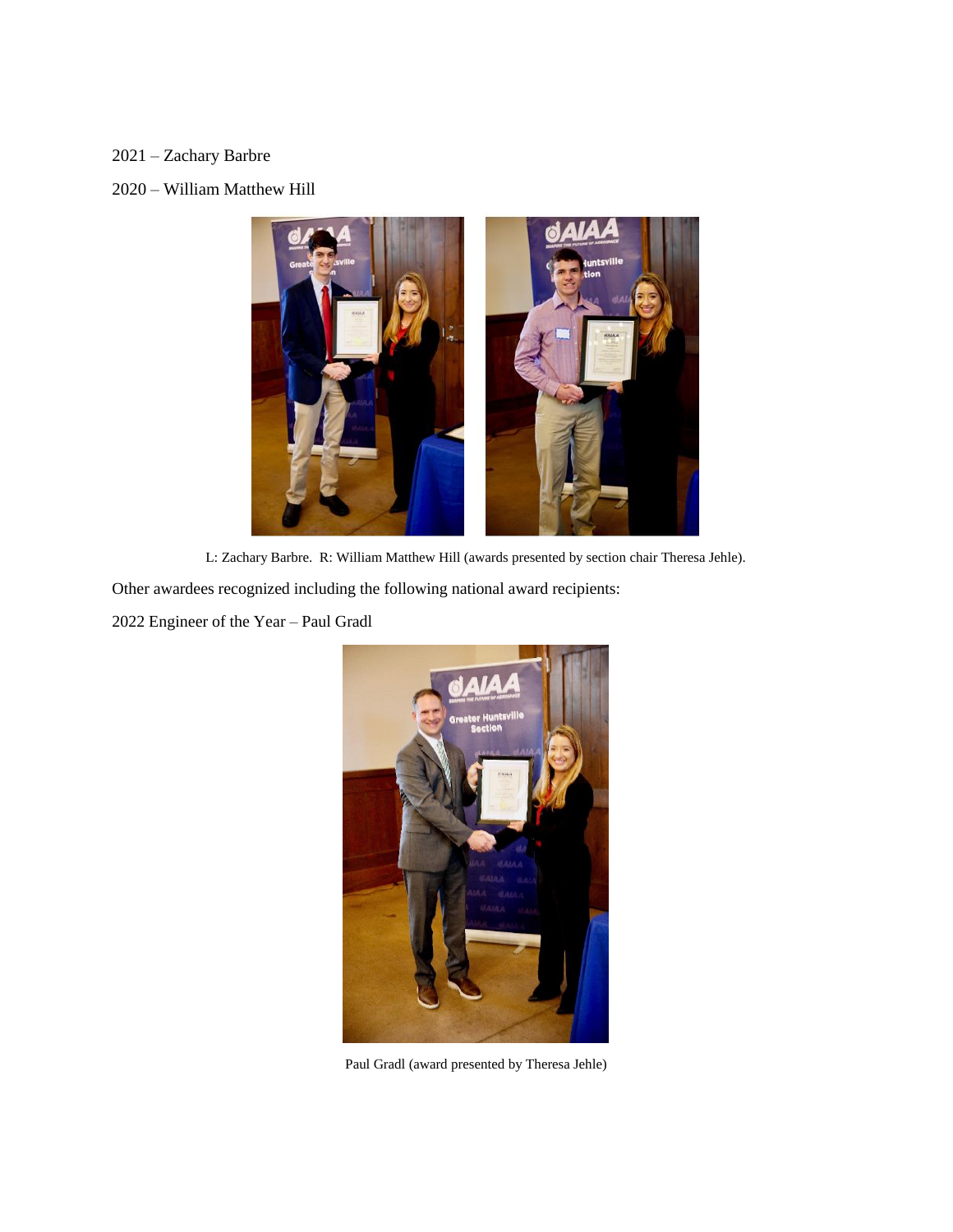2022 Losey Atmospheric Sciences Award – Dr. Fred Proctor



Dr. Fred Proctor (presented by Theresa Jehle)

2021 Wyld Propulsion Award – Dr. Dan Dorney

2021 Sustained Service Award – Dr. Mohammed J. Khan and Dr. James Keenan

2020 Associate Fellows – Dr. Ragini Acharya and Paul Lambertson (an associate fellow recognition event was held in December 2021 – associate fellows recognized here are those who did not receive their certificate at this event).



Paul Lambertson (presented by Theresa Jehle)